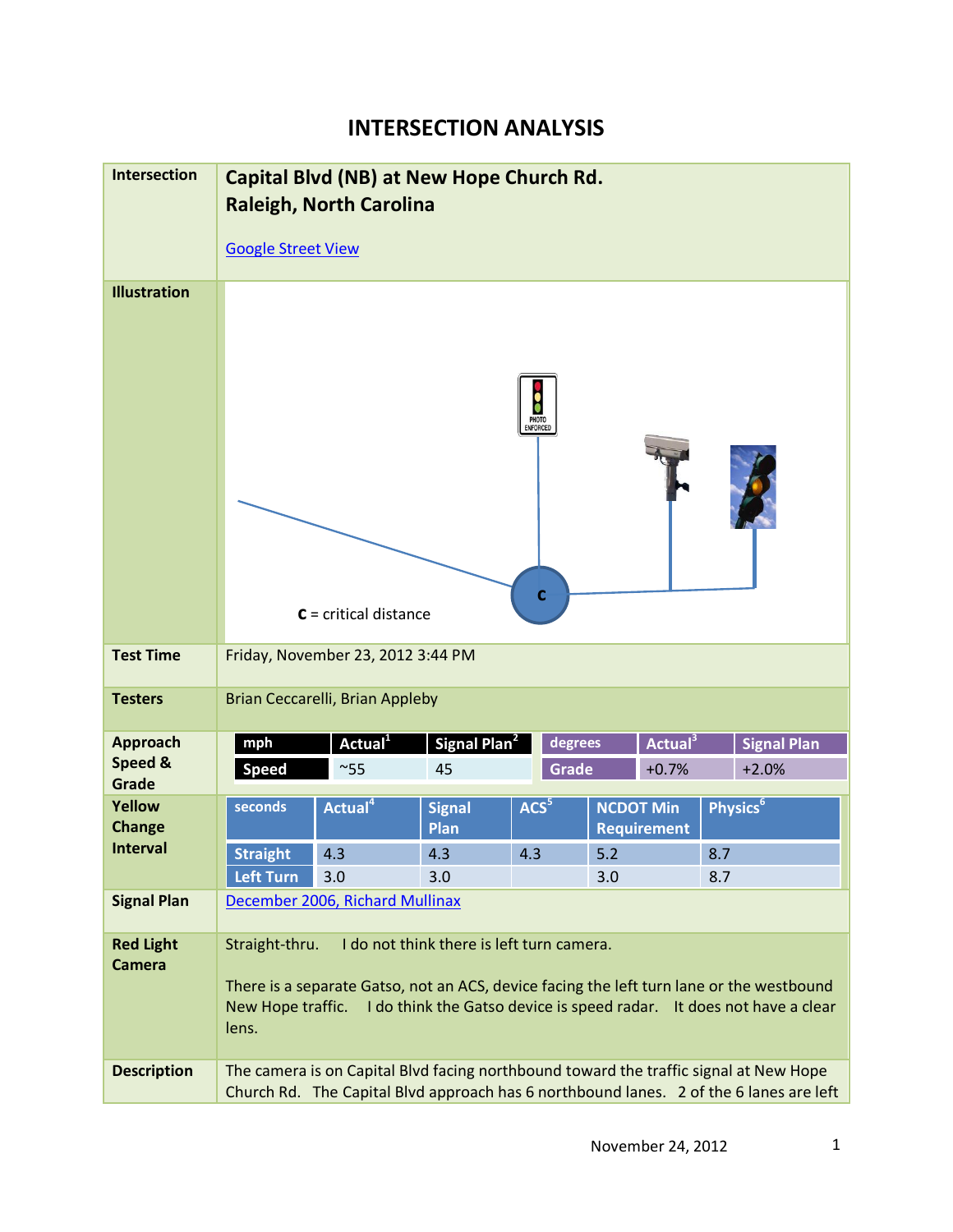|                   | turn lanes. A full left-most left turn lane begins at about 300 feet from the stop bar. A<br>taper precedes it. The rightmost left turn lane begins farther back at about 558 feet<br>from the stop bar.<br>There is no dedicated right-turn lane.<br>The critical distance is exactly at the trough of two hills. This coincidence turns the<br>intersection into a red light camera gold mine and a safety hazard. As cars travel north<br>on Capital Blvd., cars first descend a long -4% decline (over 800 feet). Gravity<br>accelerates the freely-flowing cars to around 55 mph. Cars arrive at the bottom of the<br>hill only to immediately ascend a hill which arrives at the intersection 283 feet later. At<br>the trough of the hills is the exact location of the critical distance (283 feet) for a 45<br>mph +2% grade road. 45 mph and +2% are the numbers which Richard Mullinax used<br>on the signal plan for the yellow light duration. There is a photo-enforced sign at the<br>critical distance.<br>Mullinax wrote +2% grade on the signal plan, but the grades of each lane are not +2%.<br>Upon inspection each lane has a different grade. +2% is the <i>maximum</i> grade of the 6<br>lanes. The minimum grade, that for the right lane, is just about level. This segment of<br>Capital Blvd runs along the bottom of a hill whose summit is somewhere to the<br>northwest of the intersection. The left lanes have a steeper incline than the right lanes.<br>We measured the grade of the right lane at $+0.7%$ . But Mullinax applied $+2%$ to the<br>yellow time. He shortened the yellow by 0.2 seconds to 4.3 seconds. 4.3 seconds<br>undercuts the yellow the NCDOT requires for right lanes.<br>150 feet from the stop bar is the entrance to CVS Pharmacy. This nearby business<br>entrance resides inside the critical distance. Drivers turn right into this business.<br>There are actuators under the road in all lanes at 283 feet from the stop bar. But the<br>actuators are too close to the intersection because the 85 <sup>th</sup> percentile approach speed<br>(55 mph, 0%) put the critical distance at 412 feet from the stop bar. |
|-------------------|----------------------------------------------------------------------------------------------------------------------------------------------------------------------------------------------------------------------------------------------------------------------------------------------------------------------------------------------------------------------------------------------------------------------------------------------------------------------------------------------------------------------------------------------------------------------------------------------------------------------------------------------------------------------------------------------------------------------------------------------------------------------------------------------------------------------------------------------------------------------------------------------------------------------------------------------------------------------------------------------------------------------------------------------------------------------------------------------------------------------------------------------------------------------------------------------------------------------------------------------------------------------------------------------------------------------------------------------------------------------------------------------------------------------------------------------------------------------------------------------------------------------------------------------------------------------------------------------------------------------------------------------------------------------------------------------------------------------------------------------------------------------------------------------------------------------------------------------------------------------------------------------------------------------------------------------------------------------------------------------------------------------------------------------------------------------------------------------------------------------------------------------------------------------------------------|
| <b>Conclusion</b> | Mullinax undercut the yellow change interval at this intersection by 0.9 seconds by<br>NCDOT's own minimum specifications. Had Mullinax considered the almost-level right<br>lane, had Mullinax knew to how to measure the 85 <sup>th</sup> percentile $v_0$ and measure it at the<br>critical distance as physics requires, Mullinax would have set the yellow duration to 5.2<br>seconds. 5.2 seconds is the NCDOT minimum yellow change interval.<br>Physics demands that the yellow time must be 8.7 seconds.  Unlike physics, NCDOT<br>does not foresee drivers decelerating within the critical distance before entering the<br>intersection. Aside from turning movements, Capital Blvd at New Hope Church Rd. has<br>several reasons why drivers must decelerate just before entering the intersection. We<br>enumerate these in the next section.                                                                                                                                                                                                                                                                                                                                                                                                                                                                                                                                                                                                                                                                                                                                                                                                                                                                                                                                                                                                                                                                                                                                                                                                                                                                                                                             |
| <b>Failures</b>   | The yellow light duration does not take in account the 85 <sup>th</sup> percentile approach<br>1.<br>speed $v_0$ due to the hill. The critical distance <sup>7</sup> for a 45 mph +2% road is 283 feet.                                                                                                                                                                                                                                                                                                                                                                                                                                                                                                                                                                                                                                                                                                                                                                                                                                                                                                                                                                                                                                                                                                                                                                                                                                                                                                                                                                                                                                                                                                                                                                                                                                                                                                                                                                                                                                                                                                                                                                                |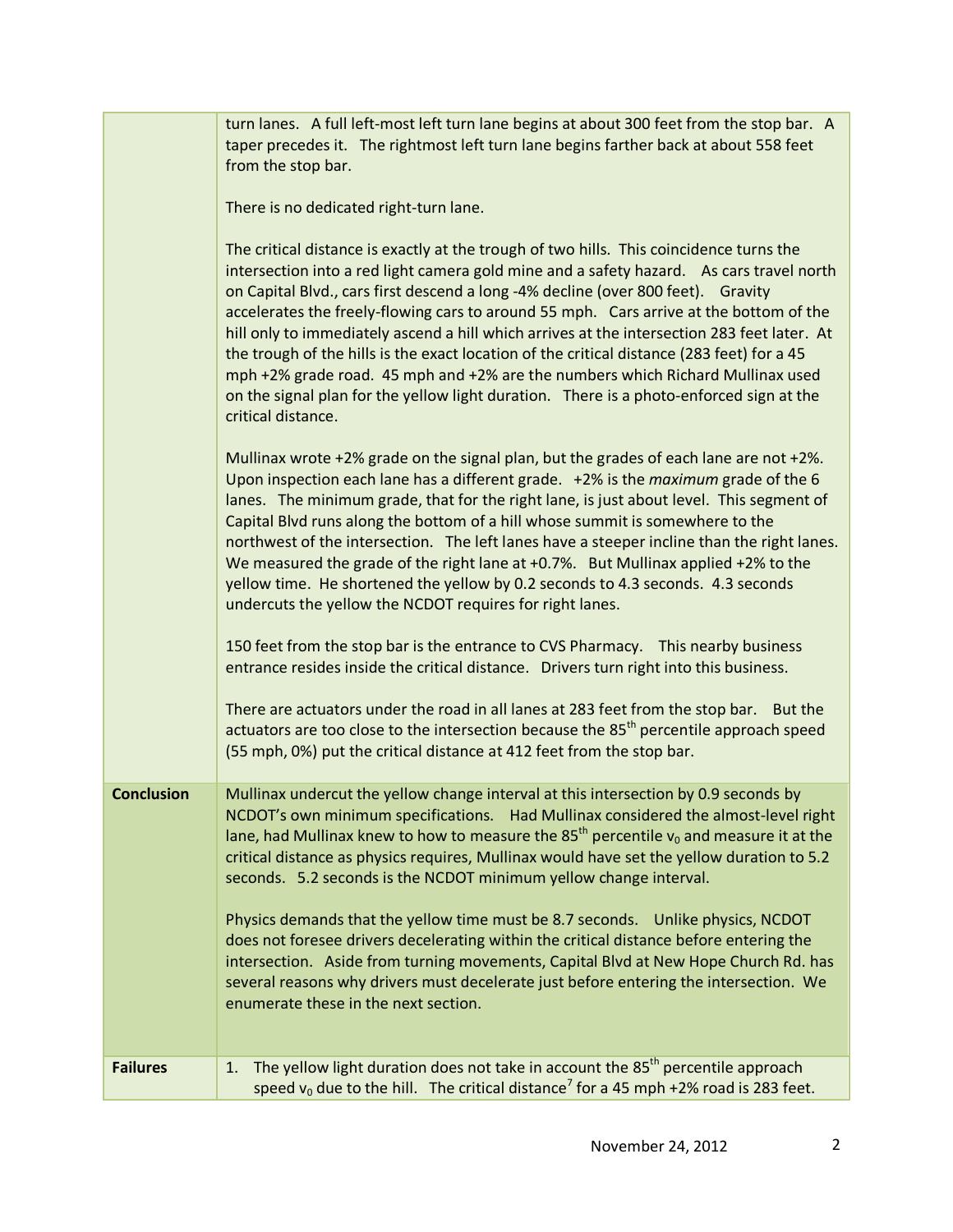283 feet back from the intersection stop line places the point of measurement of  $v_0$ at the bottom of the hill. Using a radar gun we measured the speed at 55 mph. When one plugs 55 mph into the critical distance formula, the critical distance is 412 feet. 412 feet lands directly on the -4% hill. The speed of cars on the hill is still 55 mph. The NCDOT shorts the yellow time 0.7 seconds just by measuring the speed incorrectly.

The previous intersection is Greywood Dr. Greywood Drive is over 1000 feet distant. That means we were able to measure freely flowing traffic. (Traffic approaching New Hope Church was not hampered by the Greywood Drive signal.) The speeds we measured were of traffic approaching New Hope Church, traffic that was not impeded by traffic density or other traffic conditions.

- 2. There are actuators under Capital Blvd at 283 feet. While the actuators can be used to keep or turn the light green for a driver who enters the critical distance for a 45 mph +2% grade road, the actuators do not help the drivers at the real critical distance (412 feet, 0% grade). The actuators are 412 – 283 = 129 feet too close to the intersection.
- 3. Richard Mullinax used the grade of the lane with the maximum slope, not the grade of the lane with the minimum slope. The maximum grade is the left lanes. That makes the yellow light too short for right lanes. The maximum grade is +2%. But the minimum grade is that of the right lane: +0.7%. It is not even 1%. The right lane is almost level. Therefore Richard Mullinax creates type 1 dilemma zones for cars in the right lanes. Mullinax shorted the yellow for the right lanes by 0.2 seconds. Shorting a yellow by 0.2 seconds is enough to increase light runners by 150%. (Shorting a yellow by 0.5 seconds increased red light runners by 400% in Cary.)
- 4. [ITE Yellow Change Interval Formula fails to provide fair warning](http://redlightrobber.com/red/links_pdf/Misapplied-Physics-Red-Light-Cameras.pdf) for drivers who tap [their brakes while inside the critical distance.](http://redlightrobber.com/red/links_pdf/Misapplied-Physics-Red-Light-Cameras.pdf) The Formula always induces a type 1 dilemma zone when a driver decelerates just before entering the intersection. There are conditions at this intersection which force a driver to slow down just before entering. Systematic slowing down begins at about 200 feet.
	- a. Capital Blvd has a lot of northbound traffic at this location. The density of the traffic inside the intersection can become too great to make drivers comfortable to go the speed limit. And so drivers slow down just before entering the intersection.
	- b. Drivers are beginning to shift lanes for the upcoming US1/US401 split. Drivers are jockeying for position. The lane shifting causes drivers to slow down before entering the intersection.
	- c. There is traffic turning right into CVS Pharmacy which causes drivers behind the turning drivers to involuntarily slow down. Drivers are too close to the intersection to stop but their slower speed now conflicts with the never-slowdown mandate of the NCDOT. We almost saw a crash occur because of this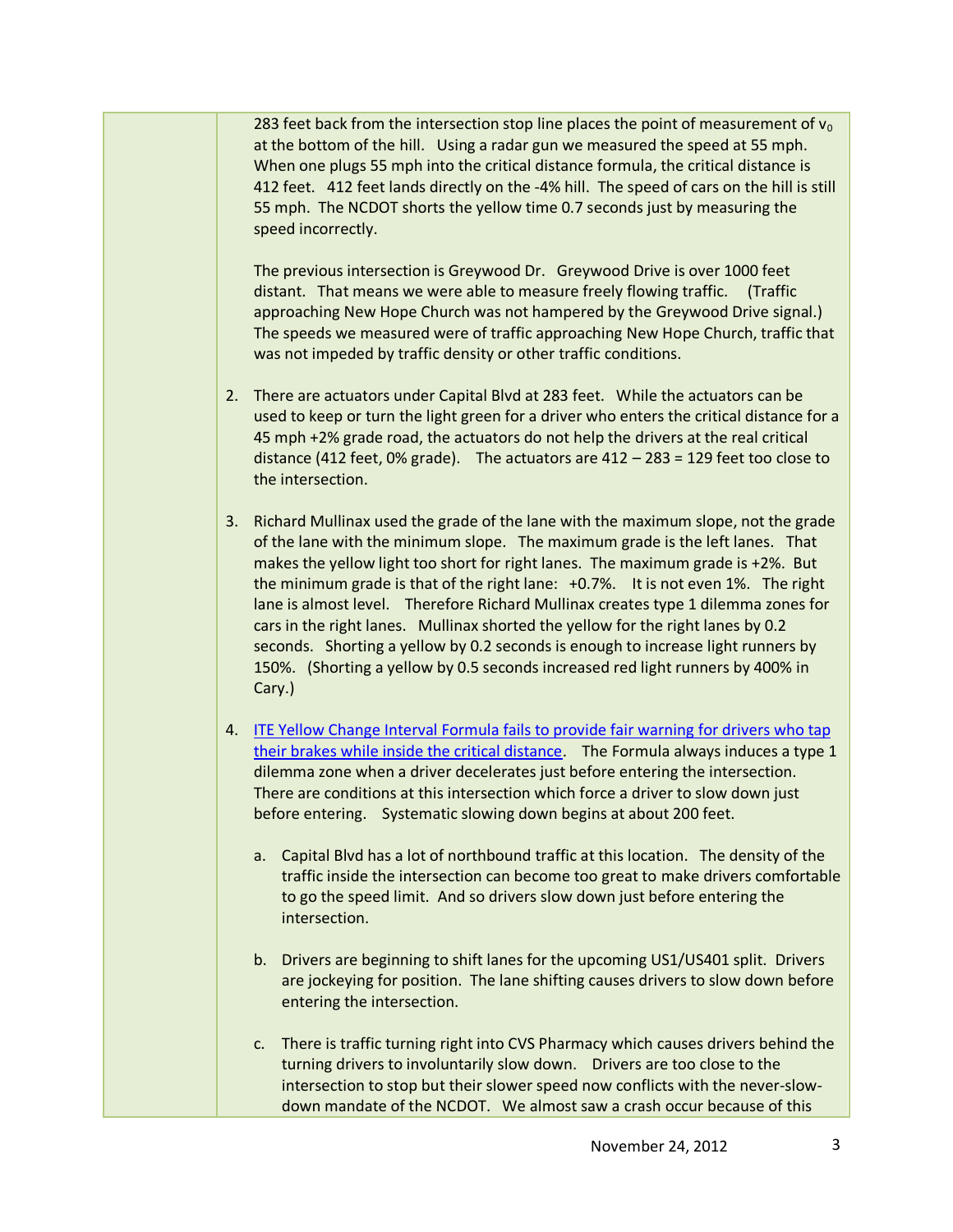|                                        | problem. There were two drivers in the right lane. One turned in CVS. The<br>other, an African-American woman had to slow down for the CVS customer, but<br>continued straight. The signal turned yellow. She was too close to stop but too<br>far to proceed at the slower speed she was going. She slammed on her brakes.<br>She skidded into the middle of the intersection. She entered the intersection<br>almost 2 seconds into the red. All that because of a driver previously entered<br>CVS Pharmacy and the NCDOT yellow change interval formula does not<br>accommodate common traffic scenarios. This is how crashes occur.<br>d. The slight incline itself may cause some cars to decelerate slightly before<br>entering the intersection.<br>This intersection's left turn yellow duration (3.0 seconds) is wrong. It complies with<br>5.<br>the NCDOT's false assumption that all drivers who intend to turn left travel at a<br>maximum of 22.9 mph 100 feet from the stop bar. This assumption always forces<br>drivers travelling legally at 23 mph up to the speed limit to run red lights. |
|----------------------------------------|-----------------------------------------------------------------------------------------------------------------------------------------------------------------------------------------------------------------------------------------------------------------------------------------------------------------------------------------------------------------------------------------------------------------------------------------------------------------------------------------------------------------------------------------------------------------------------------------------------------------------------------------------------------------------------------------------------------------------------------------------------------------------------------------------------------------------------------------------------------------------------------------------------------------------------------------------------------------------------------------------------------------------------------------------------------------------------------------------------------------|
|                                        |                                                                                                                                                                                                                                                                                                                                                                                                                                                                                                                                                                                                                                                                                                                                                                                                                                                                                                                                                                                                                                                                                                                 |
| <b>NCDOT Min</b><br><b>Requirement</b> | The approach speed is about 55 mph. The grade of the rightmost lane is for all practical<br>purposes a level lane.                                                                                                                                                                                                                                                                                                                                                                                                                                                                                                                                                                                                                                                                                                                                                                                                                                                                                                                                                                                              |
|                                        | Using the AASHTO values, the ITE Formula yields the yellow change interval = 5.2 s.                                                                                                                                                                                                                                                                                                                                                                                                                                                                                                                                                                                                                                                                                                                                                                                                                                                                                                                                                                                                                             |

## **Footnotes**

For definitions of approach speed, critical distance the yellow change interval formula and for an explanation of the various types of problems, refer to *[Misapplied Physics in the International](http://redlightrobber.com/red/links_pdf/Misapplied-Physics-Red-Light-Cameras.pdf) [Standards that Set Yellow Light Durations Forces Drivers to Run Red Lights](http://redlightrobber.com/red/links_pdf/Misapplied-Physics-Red-Light-Cameras.pdf)*.

- 1. I measured the approach speed of vehicles at the critical distance using a Bushnell Speedster III Radar Gun. The accuracy of this model is  $+/-1$  mph. I did not take into account the cosine law, so the actual approach speed is greater than that shown here. The difference is insignificant.
- 2. The approach speed in the signal plan is that the traffic engineer plugged into the yellow change interval formula.
- 3. I measured the grade of the road using an iPad clinometer app.
- 4. I measured the yellow time using a Dakota Compass Stop watch. I take several measurements and then average them. So far my measurements have matched the signal plan by  $+/-0.10$ seconds.